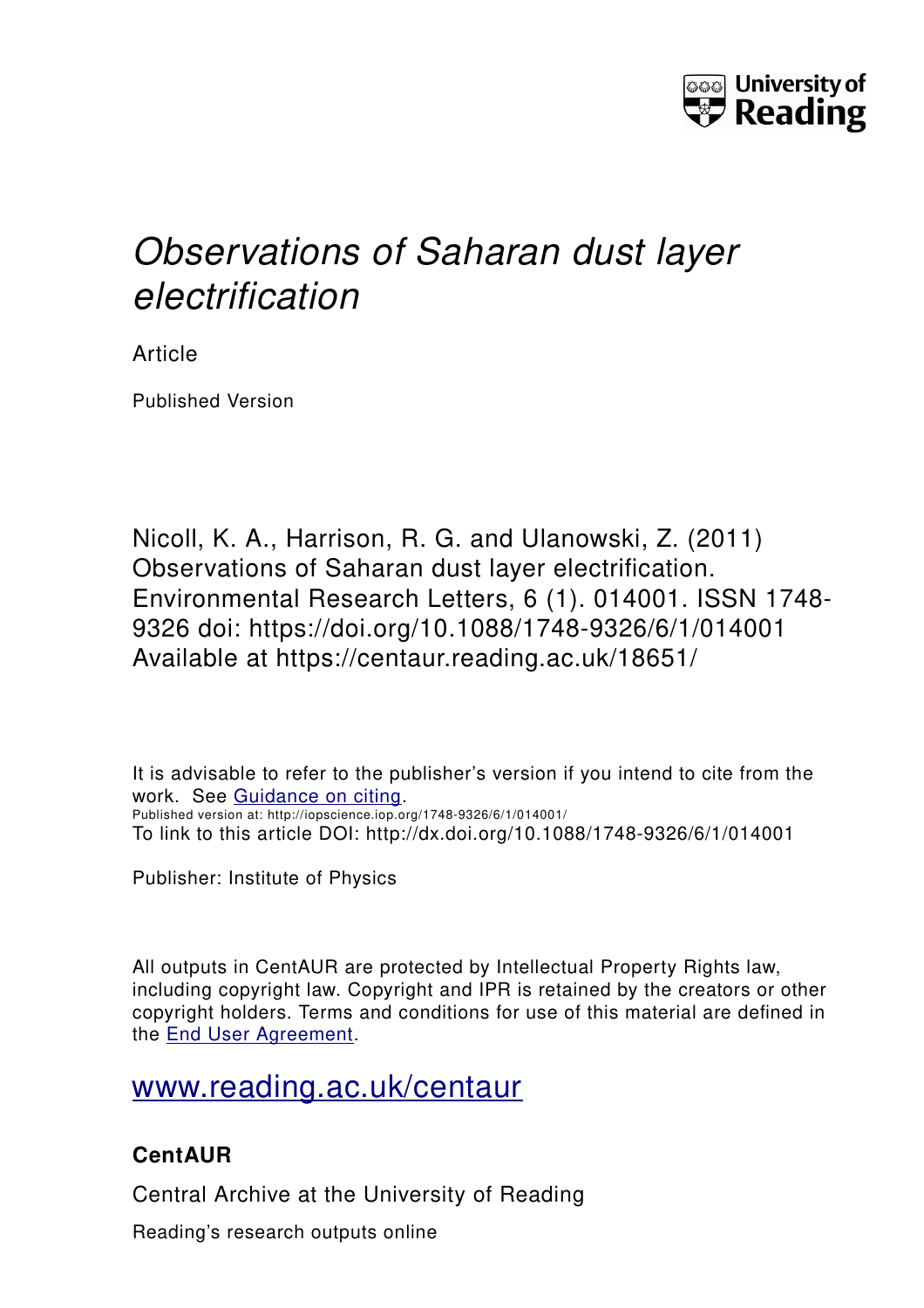

Observations of Saharan dust layer electrification

This article has been downloaded from IOPscience. Please scroll down to see the full text article.

2011 Environ. Res. Lett. 6 014001

(http://iopscience.iop.org/1748-9326/6/1/014001)

View [the table of contents for this issue](http://iopscience.iop.org/1748-9326/6/1), or go to the [journal homepage](http://iopscience.iop.org/1748-9326) for more

Download details: IP Address: 134.225.226.205 The article was downloaded on 10/03/2011 at 10:47

Please note that [terms and conditions apply.](http://iopscience.iop.org/page/terms)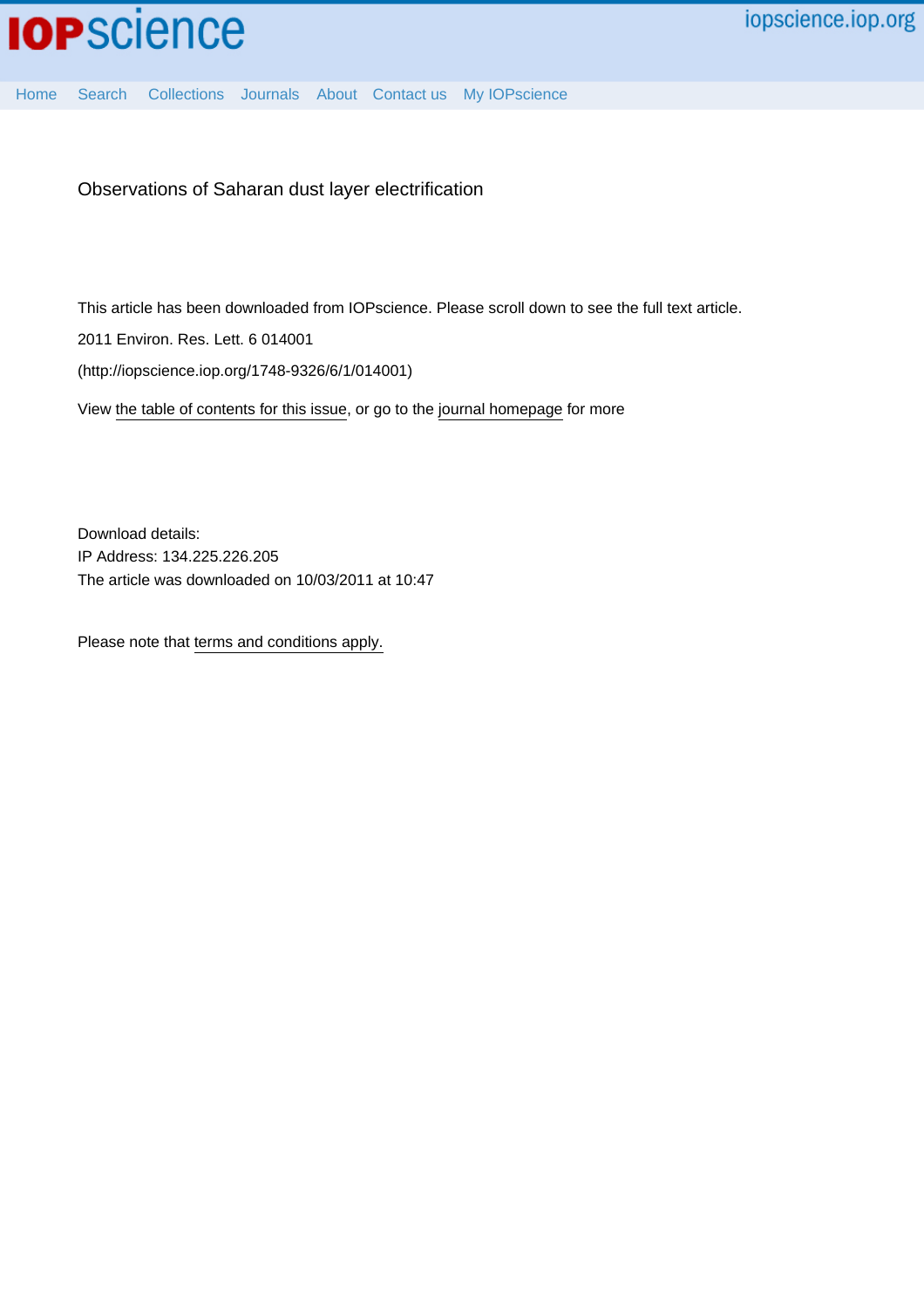# **Observations of Saharan dust layer electrification**

### **K A Nicoll**<sup>1</sup>**, R G Harrison**<sup>1</sup> **and Z Ulanowski**<sup>2</sup>

<sup>1</sup> Department of Meteorology, University of Reading, PO Box 243, Earley Gate, Reading, Berkshire RG6 6BB, UK <sup>2</sup> Science and Technology Research Institute, University of Hertfordshire, Hatfield AL10 9AB, UK

Received 16 September 2010 Accepted for publication 2 December 2010 Published 23 December 2010 Online at [stacks.iop.org/ERL/6/014001](http://stacks.iop.org/ERL/6/014001)

#### **Abstract**

Electrification of atmospheric dust influences the coagulation, wet removal and fall speeds of dust particles. Alignment of dust particles can also occur in fair weather atmospheric electrical conditions if the particles are charged. However, very few electrical measurements made in elevated dust layers exist. Balloon-borne charge and particle instrumentation have been used to investigate the electrical properties of elevated Saharan dust layers. Soundings from the Cape Verde Islands, which experience frequent Saharan dust outbreaks, intercepted several dust layers. Two balloon soundings during summer 2009 detected dust particles in layers up to 4 km altitude. Simultaneous electrical measurements showed charge inside the dust layers, with a maximum measured charge density of 25 pC  $m^{-3}$ , sufficient to influence wet removal processes.

**Keywords:** aerosol electrification, Cape Verde, Martian dust, atmospheric aerosol

#### **1. Introduction**

Dust is known to be an important constituent of planetary atmospheres which influences the transfer of radiation to and from the planet [\[1\]](#page-7-0). On Earth, the Sahara desert is the most important source of atmospheric mineral dust, with annual emissions estimated to be several hundred megatons per year [\[2\]](#page-7-1). The dust is carried in the local atmospheric circulation, mostly arising from lofting in desert regions through erosion and meteorological processes. Mineral dust particles can be transported over long distances from their source region, modifying the radiative balance of the undisturbed atmosphere by scattering and absorbing both long and shortwave radiation [\[3\]](#page-7-2).

Charge presents a potential complicating factor in the radiative impact of mineral dust. This occurs in several ways. Firstly, charging of dust particles affects the dynamics of particles, particularly small particles. Secondly, charging also affects droplet–particle scavenging processes [\[4\]](#page-7-3), and therefore the removal of dust by cloud droplets. Recently, electrical alignment of dust particles above the surface has also been suggested [\[5\]](#page-7-4). Astronomical polarimeter measurements by Ulanowski *et al* [\[5\]](#page-7-4) found that dust particles were vertically aligned, which decreases the optical thickness of the dust layer, as the reduced cross section of the aligned particles allows more solar radiation to pass through the layer, similar to Venetian blinds. Particle alignment is neglected in conventional models of the atmospheric radiative effects of dust clouds, hence if it is abundant, atmospheric radiative calculations may need to be modified from the existing random orientation assumption. Likewise, alignment can alter the angular scattering properties of dust layers, including both unpolarized and polarized radiances, which influences remote sensing retrievals of dust properties, particularly from satellite platforms [\[6\]](#page-7-5). Dust particle alignment is thought to be caused by electrical effects [\[5\]](#page-7-4), similar to vertical alignment of ice crystals observed by radar near the tops of thunderstorms [\[7\]](#page-7-6) where large electric fields of  $\sim$ 10–100 kV m<sup>-1</sup> are present.

Previous surface atmospheric electric field measurements during violent dust storms were  $\sim$ 3 kV m<sup>-1</sup> [\[8,](#page-8-0) [9\]](#page-8-1), and up to 100 kV m<sup>-1</sup> within dust devils [\[10,](#page-8-2) [11\]](#page-8-3), but there are very few measurements of charge in more passive dust layers, particularly aloft. For a layer of uncharged dust particles, an increase in the atmospheric electric field within an elevated dust layer occurs from ion–aerosol attachment, whereby small ions are lost to the larger aerosol particles [\[12,](#page-8-4) [13\]](#page-8-5) decreasing the air conductivity. In one of the few previous dust electricity measurements, Gringel and Mülheisen [\[14\]](#page-8-6) measured the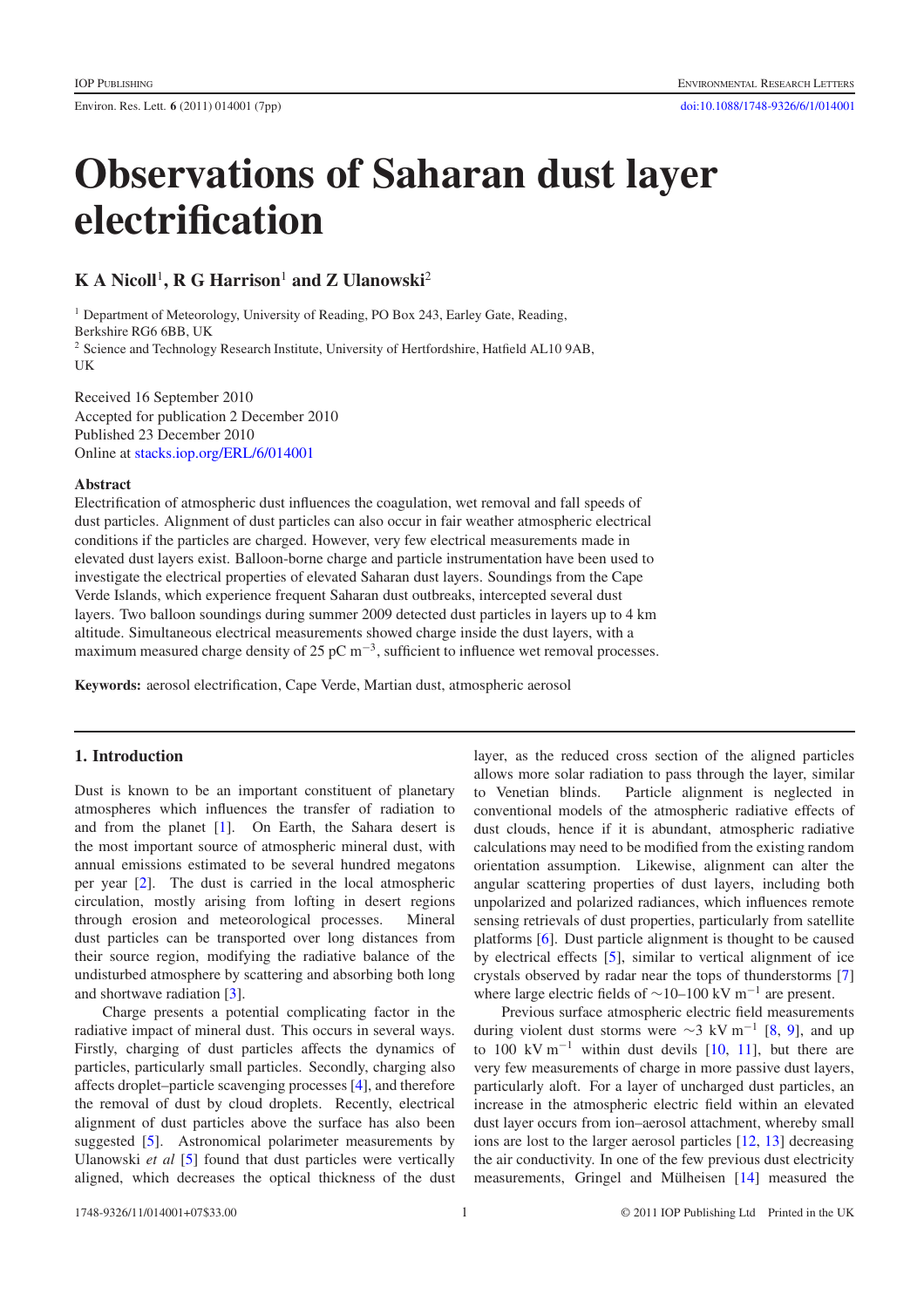electrical conductivity with a balloon-borne Gerdien condenser through an elevated layer of Saharan dust at 3 km altitude. The dust layer conductivity was a factor of four smaller than its clear air value at the same height.

To investigate particle charging in dust layers aloft, simultaneous detection of dust particles and charge in a suitable dust layer is required. This paper describes co-located measurements of dust and charge inside elevated dust layers using a specially developed meteorological balloon sounding system, obtained during a field campaign in the Cape Verde Islands.

#### **2. Methodology**

*In situ* measurements of dust size, abundance and electrification were made using an adapted meteorological radiosonde, which carried additional science sensors to measure dust size and concentration (an aerosol particle counter) and charge (a dust charge sensor), as explained below, followed by data analysis in section [3.](#page-3-0)

#### *2.1. Instrumentation*

The dust charge sensor (DCS) consists of a 12 mm diameter spherical metal electrode, connected to an electrometer voltmeter [\[15\]](#page-8-7). Charge is induced in the DCS electrode and transferred to it directly by impacts from electrified particles, changing the electrode voltage. The electrode voltage is reset every 60 s, and the rate of change of electrode voltage, along with the ascent rate of the sonde, used to determine the local charge density during each measurement cycle. A drift correction was also applied. Determination of polarity from the DCS is ambiguous where particles are present, due to a combination of impaction and induction, therefore only the charge density magnitude is reported. The sensor was calibrated in the lab by the induction effect, generating a range of changing electric fields in the absence of impaction effects; these are expected to be small as substantial particle charges are required to produce detectable voltage changes. Uncertainties in the derived charge density result from a geometrical (capacitance) factor determined by lab calibration, the ascent rate, and deriving the rate of change of electrode voltage [\[16\]](#page-8-8).

The aerosol particle counter (APC) measures particle size and number concentration using light scattered from particles drawn into a sampling chamber by an air pump. The APC detects particles in five different size bins, with minimum particle diameters of 0.6, 1.4, 2.6, 5.4, 10.6 *µ*m, and measures a maximum particle concentration of a few 10<sup>6</sup> particles per litre [\[17\]](#page-8-9). The APC was calibrated in the laboratory using standard aerosol particles. Uncertainties in the APC measurements arise from difficulties in characterizing the sampling efficiency of the counter during flight. In a previous comparison of the APC measurements with sun photometer data from an AERONET site during a campaign, the integrated size distribution derived from the APC data agreed to within a factor of two of that from AERONET.

The DCS and APC were flown alongside a Vaisala RS92 standard digital meteorological radiosonde which measures pressure, temperature, relative humidity and GPS position information. The extra instrumentation was interfaced to the RS92 using a programmable data acquisition system (DAS) originally developed for the RS80 analogue radiosonde [\[18\]](#page-8-10), which enabled the DCS and APC data to be sent synchronously with the meteorological data. Measurements were made at 1 Hz, which, for a typical mean balloon ascent rate of 4 m s<sup> $-1$ </sup>, gave nominally 4 m vertical resolution.

#### *2.2. Location and chronology*

The DCS and APC sensors were flown during a two week field campaign in the Cape Verde Islands. The Cape Verde Islands, off the west coast of Africa, experience frequent dust events originating from the Sahara desert. Seasonal variation in the vertical distribution of dust over the islands leads to substantial dust concentration near the surface in winter, but several kilometres above the surface in summer [\[19\]](#page-8-11). This is due to the seasonal shift of the inter-tropical convergence zone; during summer, dust is transported above the trade winds in the so-called Saharan air layer, up to 5–7 km altitude [\[19\]](#page-8-11). Our field campaign in late August 2009 was when most dust events occurred above the boundary layer. Figure [1](#page-4-0) shows the aerosol optical depth (AOD) at 550 nm derived from the MODIS instrument on the Terra satellite during the week of the field campaign from 23rd to 30th August. Over the Cape Verde Islands, the AOD was high ∼0*.*6, demonstrating the presence of sustained dust outbreaks from the north-west coast of Africa during this period.

#### <span id="page-3-0"></span>**3. Charged dust measurements**

Balloon launches were from Sal (22◦57 W, 16◦45 N—location with respect to the west coast of Africa is shown in figure [2\)](#page-5-0) one of the easterly islands, where standard meteorological radiosondes are launched at 1200 GMT. Four instrumented balloon launches were made from Sal, and two are described here. All balloons carried an APC, DCS, and the RS92 radiosonde: the instruments were not recovered after each flight.

The soundings of interest—in terms of intercepted dust took place on 26/08/09 and 29/08/09, and their trajectories are plotted in figure [2.](#page-5-0) Both sondes travelled west from Sal, over the ocean. During the 26/08/09 sounding, the sonde reached 21 km, with descent data to within 2.5 km of the surface (including GPS data), after travelling 67 km horizontally. The 29/08/09 sounding reached 24 km, with descent data to within 1 km. However, only science data was obtained during the descent, as the GPS signal was lost at 11 km on the ascent.

#### *3.1. Sounding A—29th August*

Figure [3](#page-5-1) shows vertical profiles of (a) meteorological parameters—temperature and relative humidity (RH), and (b) total aerosol particle concentration and charge density from the descent stage of the flight. Using the descent, after the balloon bursts, ensures no possibility of contamination of the APC sampling from balloon wake effects. Figure  $3(b)$  $3(b)$  shows two distinct layers of aerosol at 4 and 2 km, with maximum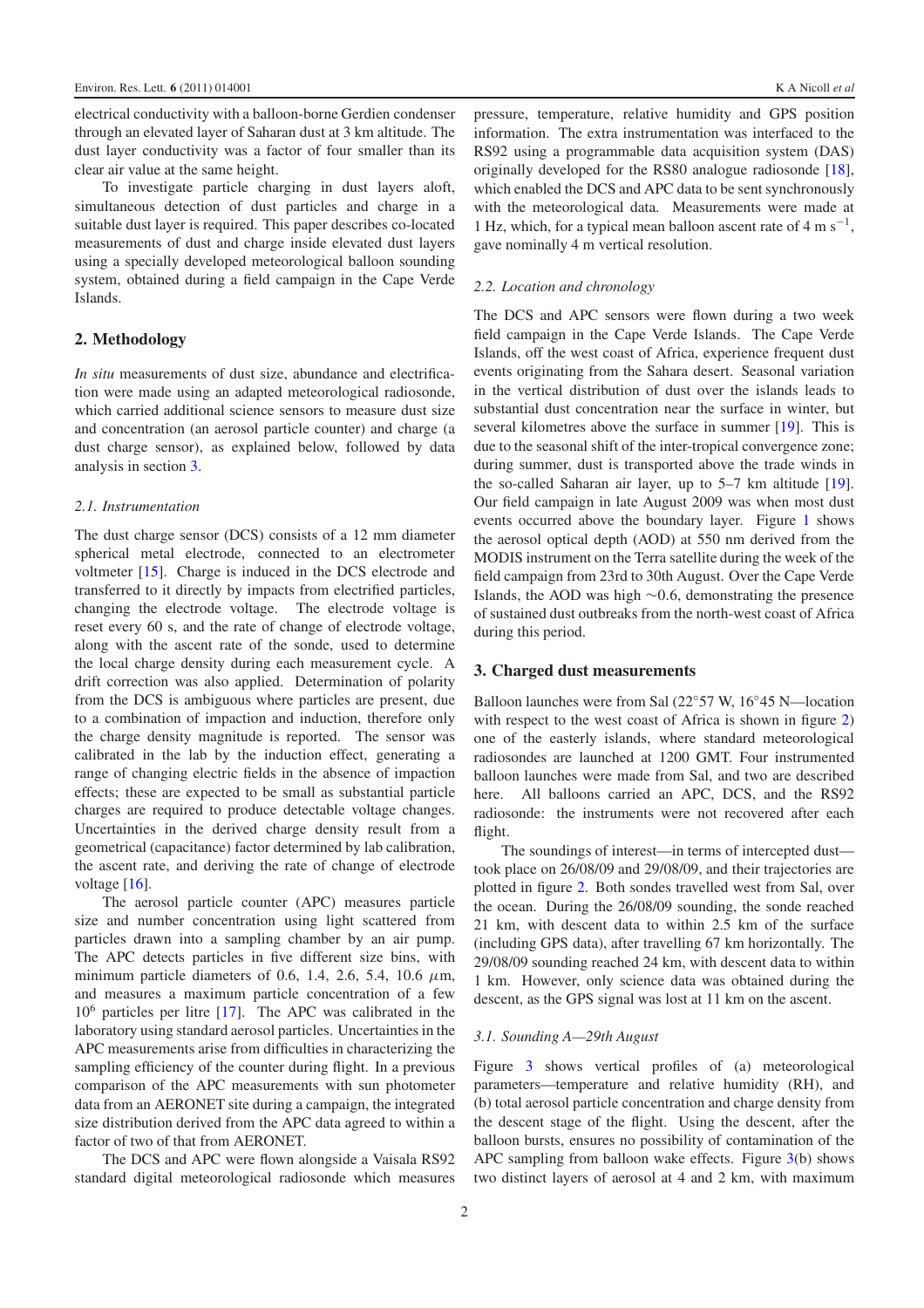<span id="page-4-0"></span>

**Figure 1.** Aerosol optical depth at 550 nm from 23rd to 30th August 2009 near the west coast of Africa, as measured by the MODIS instrument on the Terra satellite. The location of the Cape Verde Islands is given by the black arrow. Image generated by the Giovanni data viewer at [http://gdata2.sci.gsfc.nasa.gov/daac-bin/G3/gui.cgi?instance](http://gdata2.sci.gsfc.nasa.gov/daac-bin/G3/gui.cgi?instance_id=aerosol_daily) [id=aerosol](http://gdata2.sci.gsfc.nasa.gov/daac-bin/G3/gui.cgi?instance_id=aerosol_daily) [daily.](http://gdata2.sci.gsfc.nasa.gov/daac-bin/G3/gui.cgi?instance_id=aerosol_daily)

particle concentrations of  $\sim$ 12 particles cm<sup>-3</sup>. The black lines represent the total particle concentration, which is the sum of the aerosol particle concentration in all five of the size bins. 95% of the particles detected were in the smallest size bin (diameters between 0.6 and 1.4  $\mu$ m); the remaining 5% were in the range  $1.4-2.6 \mu m$ . During the initial lofting stage, the dust layer would probably have contained larger particles, with diameters of tens of micrometres [\[8\]](#page-8-0), however due to the layer age, larger particles would have settled out before reaching Cape Verde. (A  $25 \mu m$  diameter particle initially at 4 km reaches the ground by gravitational settling within one day.) Dust over the Cape Verde Isles is also evident on the 1442 UTC lidar image from the CALIPSO satellite on 29/08/09, which shows dust from the surface up to an altitude of  $\sim$ 5 km [\[20\]](#page-8-12).

Also evident in figure [3\(](#page-5-1)b) are two layers of charge, coincident with the aerosol layers. Maximum charge densities of ∼5 pC m−<sup>3</sup> are present in each layer. The upper layer occurs at a similar height to the temperature inversion at 3.8 km in figure [3\(](#page-5-1)a), not inconsistent with charged dust being trapped beneath the inversion.

#### *3.2. Sounding B—26th August*

Charged dust was also detected on the 26/08/09 sounding. Measurements made by a sun photometer on Sal (part of the AERONET network) confirm the presence of dust in the atmosphere, as the median AOD from 1100 to 1600 GMT was 0.6 (at 675 nm) on 26/08/09. By comparison, the AOD was only 0.21 during the same time period on 24/08/09.

Figure [4](#page-6-0) shows vertical profiles of (a) temperature and RH and (b) total aerosol particle concentration and charge density

for sounding B. As for figure [3,](#page-5-1) the data is from the descent, thus the vertical profile does not include the surface as the radiosonde signal was lost at 2.5 km. Figure [4\(](#page-6-0)b) shows a distinct layer of aerosol with its upper edge at ∼3*.*8 km, and maximum particle concentration of 60 particles  $cm^{-3}$ , much denser than the aerosol layer measured in sounding A. All of the detected particles were contained within the two smallest size bins, with 88% of the measured particle diameters between 0.6 and 1.4  $\mu$ m and 12% of the particle diameters between 1.4 and 2.6  $\mu$ m. The red circles in figure [4\(](#page-6-0)b) show a charge layer at approximately the same height as the aerosol layer, with a maximum charge density of 25 pC m<sup>-3</sup>. The maximum in charge density is near the upper edge of the aerosol layer at 3.8 km. Within the aerosol layer itself the variability in the charge density is much larger than that in the clear air above, demonstrating the presence of charged aerosol particles within the layer. Also seen in figure [4\(](#page-6-0)b) is a secondary aerosol layer at 4.2 km, which too is coincident with a region of charge. The RH profile in figure [4\(](#page-6-0)a) demonstrates that, although the RH throughout the dust layers was fairly high (∼70%), the air was unsaturated, hence the layer observed was not cloud.

#### **4. Discussion**

The measurements described in figures [3](#page-5-1) and [4](#page-6-0) show that charge is present where particles are observed, for two soundings through layers of Saharan dust. These results support qualitatively the hypothesis of charging in elevated dust layers, which is now examined quantitatively.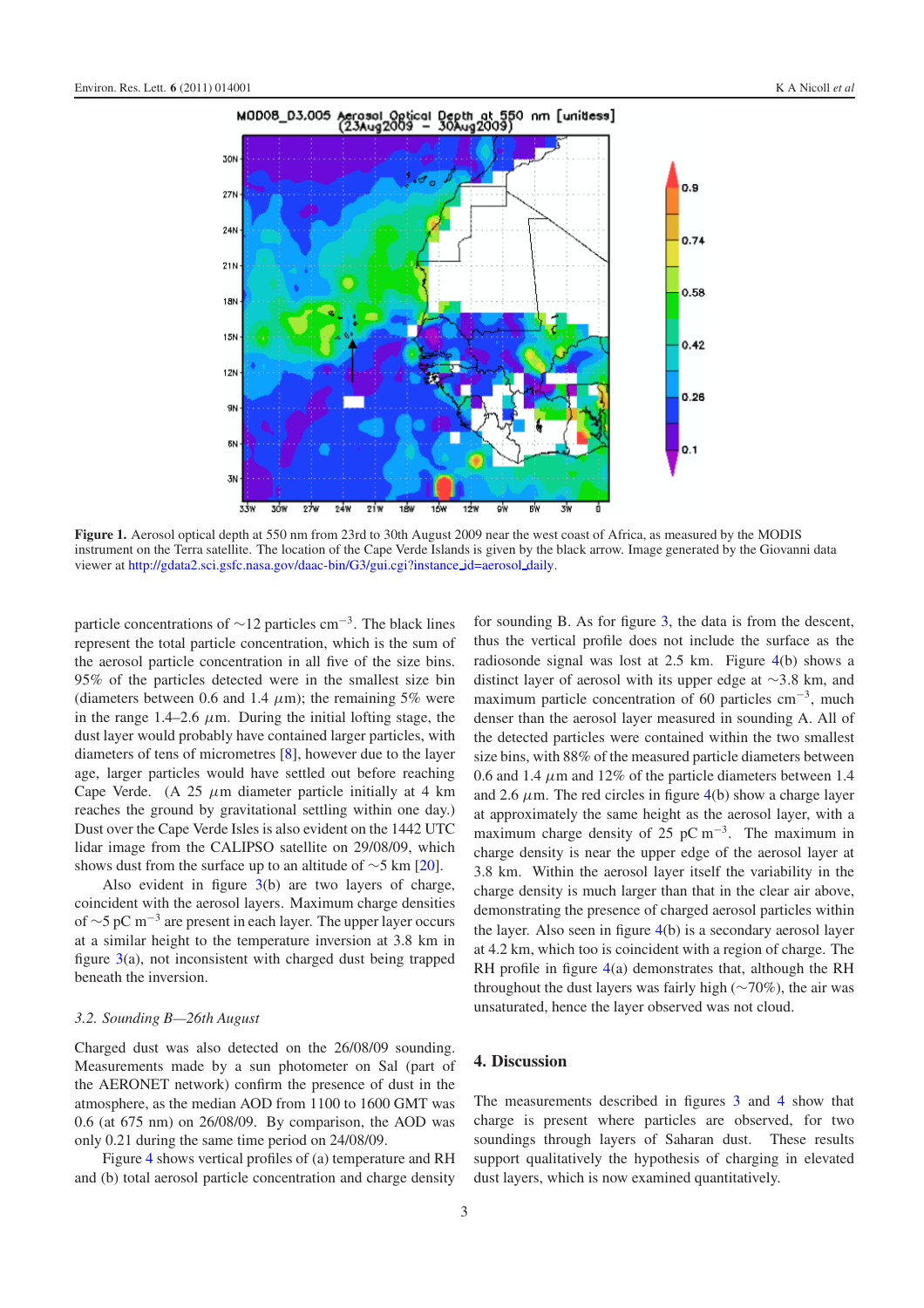<span id="page-5-0"></span>

**Figure 2.** Inset—location of the Cape Verde Islands in relation to the west coast of Africa. The arrow denotes the position of the island of Sal, and M represents Mauritania, and S, Senegal. Main plot—trajectory of two of the instrumented sonde soundings, launched from Sal. Solid circles denote the trajectory of the sonde flight on  $26/08/09$  (sounding B), and hollow squares, the trajectory on 29/08/09 (sounding A), where position data was lost due to a poor GPS signal. Points are coloured according to height, where red denotes 0–3 km, yellow 3–4.5 km, green 4.5–8 km, blue 8–13 km, purple 13–16.5 km, and pink 16.5–20 km.

#### *4.1. Quantitative considerations*

<span id="page-5-1"></span>A quantitative comparison can be made by examining the distribution of charge density in the 'clear air' and 'dust laden air' from each of the two soundings. Figure [5](#page-6-1) presents histograms, by sounding, of particle concentration and charging. 'Clear air' charge density was selected on the basis of particle concentration being zero, and 'dust laden air' was denoted by particle concentration *>*1 cm−3. In both soundings, the median charge density in dust laden air was larger than in clear air, demonstrating that the dust layers were electrically charged with respect to the surrounding air. For sounding A, the median 'clear air' charge density was 0.7 pC  $m^{-3}$ , and the 'dust laden air' 1.0 pC m<sup>-3</sup>; whilst for sounding B, the median 'clear air' charge density was  $0.2$  pC m<sup>-3</sup> and the 'dust laden air' 0.7 pC m<sup>-3</sup>. The Mann–Whitney test [\[21\]](#page-8-13) was used to test for differences in the distributions of charge data between clear and dust laden air from the two soundings. Using the test, for sounding A, the two distributions were marginally statistically different ( $p = 0.05$ ), and for sounding B, the two distributions were significantly different ( $p \ll 0.05$ ).

Both results support the existence of charge in the dust layers, as for the 'dust laden air' distributions, the criterion used to select charge measurements was very strict. This is because the DCS will respond to distant charged particles through induction, as well as by direct impact. In contrast, particles must physically enter the APC inlet before they are detected, thus some of the larger charge density values may have occurred before dust particles had been sampled.

#### *4.2. Dust charging mechanisms*

The DCS responds to the total charge density, which is carried on particles and small ions. In a dust layer it is likely that the ion concentration is low, due to ion–particle attachment, therefore charge will principally be carried on the dust particles.

Individual particle charging can occur during the lofting stage due to particle–particle collisions, and collisions with the surface. Granular charging in the atmosphere can occur by several mechanisms. One theory argues that neutral particles become charged by initial polarization from a strong external electric field, and transfer their charge through subsequent collisions [\[22\]](#page-8-14). This theory requires large electric fields for particle charging, but an atmospheric electric field is



Figure 3. Vertical profile of (a) temperature (grey) and relative humidity, RH (black), (b) total aerosol particle number concentration (black lines) and magnitude of charge density (red points) measured on sounding A (29/08/09), west of Sal, Cape Verde. Launch time—1130 GMT.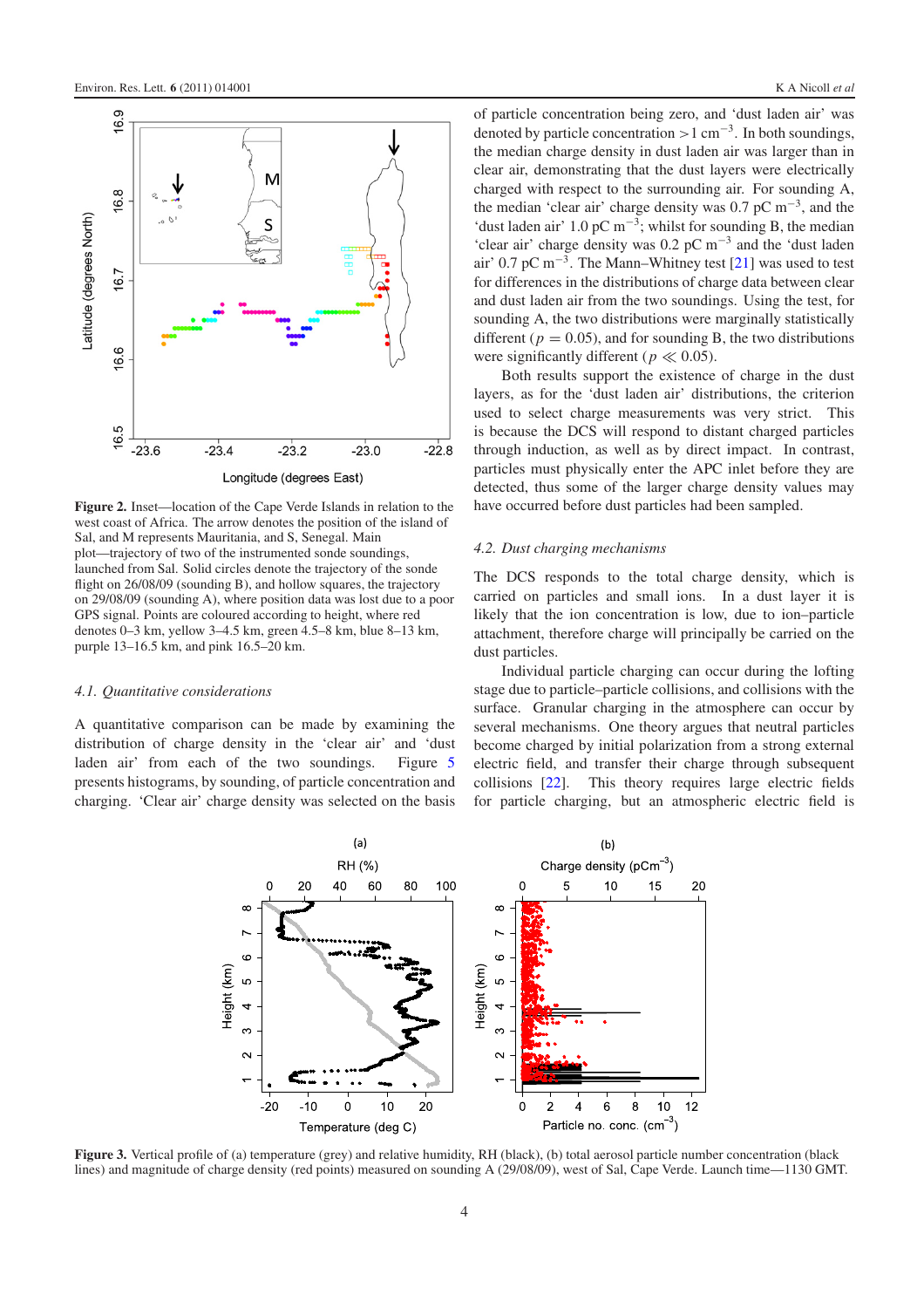<span id="page-6-0"></span>

<span id="page-6-1"></span>Figure 4. Vertical profile of (a) temperature (grey) and relative humidity, RH (black), (b) total aerosol particle number concentration (black lines) and magnitude of charge density (red points) measured on sounding B (26/08/09), west of Sal, Cape Verde. Launch time—1130 GMT.



**Figure 5.** Histograms of particle number concentration for all dust layers per sounding, ((a) and (c)), and histograms of the magnitude of 'clear air' and 'dust laden air' charge densities for each sounding ((b) and (d)). (a) and (b) represent sounding A, and (c) and (d) sounding B. The grey bars in (b) and (d) represent the 'clear air' charge density and hollow bars the charge density measured in 'dust laden air'.

always present in fair weather [\[23\]](#page-8-15), which would be enhanced locally by the reduced air conductivity in a dust cloud [\[24\]](#page-8-16). Further charging mechanisms which explain the triboelectric charging of chemically identical particles have been identified

theoretically  $[25, 26]$  $[25, 26]$  $[25, 26]$ , and also experimentally  $[27]$ , which may also play a role in the electrification of atmospheric dust.

A known mechanism by which individual dust particles charge occurs at the dust layer edge, from vertical electric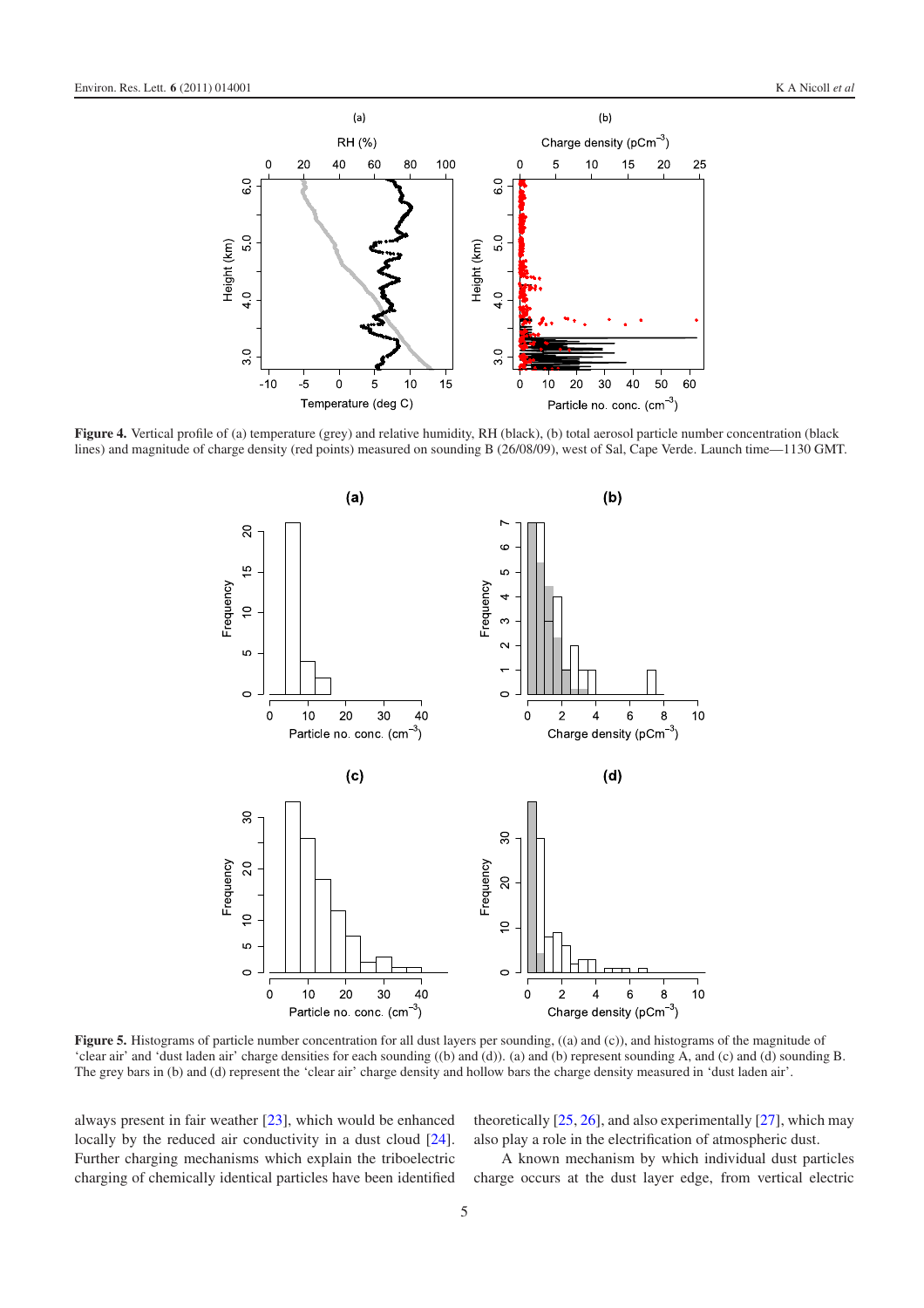current flow in the global electric circuit as it passes through particle layers [\[28\]](#page-8-20). Flow of the 'conduction current' through a conductivity gradient, such as near dust layer edges generates layers of charge density [\[29\]](#page-8-21). Such charge layers have been found near stratified liquid water cloud edges [\[28\]](#page-8-20), and a stratified aerosol layer will produce a similar conductivity transition to that of cloud. Figure [4\(](#page-6-0)b) shows a large increase in the charge density at the upper dust layer edge at 3.6 km. The charge density in this region is much larger than for the bulk of the layer, which indicates layer edge (global electric circuit) charging. Charge generated on the edges of aerosol layers can be mixed turbulently into the bulk of the layers, however mixing efficiency considerations suggest that charge in the middle of the layer will be much smaller than that near the edges. To estimate the dust layer edge charge, the particle number concentration can be used to derive the vertical gradient in conductivity, using the steady-state ion balance equation [\[28,](#page-8-20) [30\]](#page-8-22). Using this method, the charge density calculated for the dust layer upper edge at 3.6 km on 26/08/09 is 0.1 pC m<sup>-3</sup>, much smaller than the 25 pC m<sup>-3</sup> measured by the DCS. This suggests that fair weather edge charging alone is insufficient to account for the charge observed, as for the volcanic plume from the Eyjafjallajökull eruption [\[30\]](#page-8-22).

With no charging mechanisms, the initial particle charge decays by ion–particle collisions. The charge relaxation timescale can be calculated using the ion balance equation in the ion–particle attachment limit [\[31\]](#page-8-23). Using the maximum measured particle number concentration from the sounding on 26/08/09 (62 cm−3), and the median measured particle diameter of 1.1  $\mu$ m, the relaxation time is 70 s, i.e. much shorter than the transit time from any local continental source. Seven day back-trajectories calculated by NASA [\[32\]](#page-8-24), using AERONET data from Sal, show the sampled layer to have originated from north-west Africa at least two days previously; any initial charging at lofting would therefore have decayed through ion–particle interactions. The presence of non-zero charge density inside the dust layer therefore suggests a continuous particle charging mechanism.

#### *4.3. Charge effects on dust particles*

Charge affects particle motion and particle collection by droplets, as well as potentially particle alignment. A particle's weight can be compensated by a vertical electric force. For a vertical electric field of 500 V m−<sup>1</sup> and spherical dust particles of density 2.65 g cm<sup>-3</sup> and diameter 1.1  $\mu$ m, 170*e* (elementary charges) are required. In terms of dust particle charge estimated from the DCS and APC during the Cape Verde field campaign, assuming that the measured charge density was solely from dust charge equally distributed, for Flight B, with the larger charges observed, the derived mean particle charge was 2*e*, and the maximum charge 37*e*. For the mean measured particle size, charges of magnitude 2*e* increase the collection efficiency by a factor of two, and 37*e* increases it by a factor of six [\[33\]](#page-8-25). Hence, the motion of particles is less likely to be affected than their ultimate collection by water droplets. In terms of electro-alignment, the charging observed is a pre-requisite for alignment, but the particles observed were smaller than those for which the previous alignment calculations were made [\[5\]](#page-7-4). Combined *in situ* electric field and polarization measurements remain necessary for confirmation.

#### **5. Conclusions**

These balloon-borne observations of charge and particles made in elevated dust layers near Cape Verde establish that the individual dust particles aloft are charged despite the slow charge relaxation expected in the conductivity of atmospheric air. Previous electrical measurements made near the surface in Saharan dust storms found charge densities of 0.3–30 nC m<sup>-3</sup> [\[34,](#page-8-26) [9\]](#page-8-1) however, we find that in Saharan dust layers well above the surface, charge is still present but the charge density is much less, with the maximum measured space charge 25 pC m<sup>-3</sup>. Differences in the particle size distributions, number concentration and charging mechanisms between surface dust storms and elevated passive layers are expected, leading to differences in the measured charge densities. The surface and elevated circumstances therefore appear unlikely to be comparable quantitatively.

#### **Acknowledgments**

NERC supported the field campaign (DREAME project NE/G007268/1) and KAN through a studentship. Ester Brito and Jose Carlos from the Instituto National De Meteorologia the Instituto Nacional De Meteorologia E Geofisica, Sal, Cabo Verde assisted with balloon launches, and Reading and Hertfordshire technical staff helped with equipment logistics. The Terra MODIS image in figure [1](#page-4-0) was acquired by NASA and generated by the Giovanni data viewer at [http://gdata2.sci.gsfc.nasa.gov/daac-bin/G3/gui.](http://gdata2.sci.gsfc.nasa.gov/daac-bin/G3/gui.cgi?instance_id=aerosol_daily) [cgi?instance](http://gdata2.sci.gsfc.nasa.gov/daac-bin/G3/gui.cgi?instance_id=aerosol_daily) [id=aerosol](http://gdata2.sci.gsfc.nasa.gov/daac-bin/G3/gui.cgi?instance_id=aerosol_daily) [daily.](http://gdata2.sci.gsfc.nasa.gov/daac-bin/G3/gui.cgi?instance_id=aerosol_daily) Tom L Kucsera (GEST) at NASA/Goddard generated the back-trajectories, available at [http://aeronet.gsfc.nasa.gov,](http://aeronet.gsfc.nasa.gov) and Didier Tanri provided data from the Cape Verde AERONET site.

#### <span id="page-7-2"></span><span id="page-7-1"></span><span id="page-7-0"></span>**References**

- <span id="page-7-3"></span>[1] Davies D W 1979 Effects of dust on the heating of Mars'
- surface and atmosphere *J. Geophys. Res.* **84** [8289–93](http://dx.doi.org/10.1029/JB084iB14p08289) [2] Schütz L 1980 Long range transport of desert dust with special
- <span id="page-7-4"></span>emphasis on the Sahara *Ann. New York Acad. Sci.* **338** [515–32](http://dx.doi.org/10.1111/j.1749-6632.1980.tb17144.x)
- [3] Engelstaedter S, Tegen I and Washington R 2006 North African dust emissions and transport *Earth-Sci. Rev.* **79** [73–100](http://dx.doi.org/10.1016/j.earscirev.2006.06.004)
- <span id="page-7-5"></span>[4] Tinsley B A, Rohrbaugh R P, Hei M and Beard K V 2000 Effects of image charges on the scavenging of aerosol particles by cloud droplets and on droplet charging and possible ice nucleation processes *J. Atmos. Sci.* **57** [2118–34](http://dx.doi.org/10.1175/1520-0469(2000)057<2118:EOICOT>2.0.CO;2)
- <span id="page-7-6"></span>[5] Ulanowski Z, Bailey J, Lucas P W, Hough J H and Hirst E 2007 Alignment of atmospheric mineral dust due to electric field *Atmos. Chem. Phys.* **7** [6161–73](http://dx.doi.org/10.5194/acp-7-6161-2007)
- [6] Ulanowski Z, Kalashnikova O V, Lucas P W and Bercot B 2008 Effect of charging on radiative and transport properties of atmospheric mineral dust *3rd Dust Workshop (Leipzig, 15–17 September 2008)*
- [7] Saunders C P R and Rimmer J S 1999 The electric field alignment of ice crystals in thunderstorms *Atmos. Res.* **51** [337–43](http://dx.doi.org/10.1016/S0169-8095(99)00018-6)